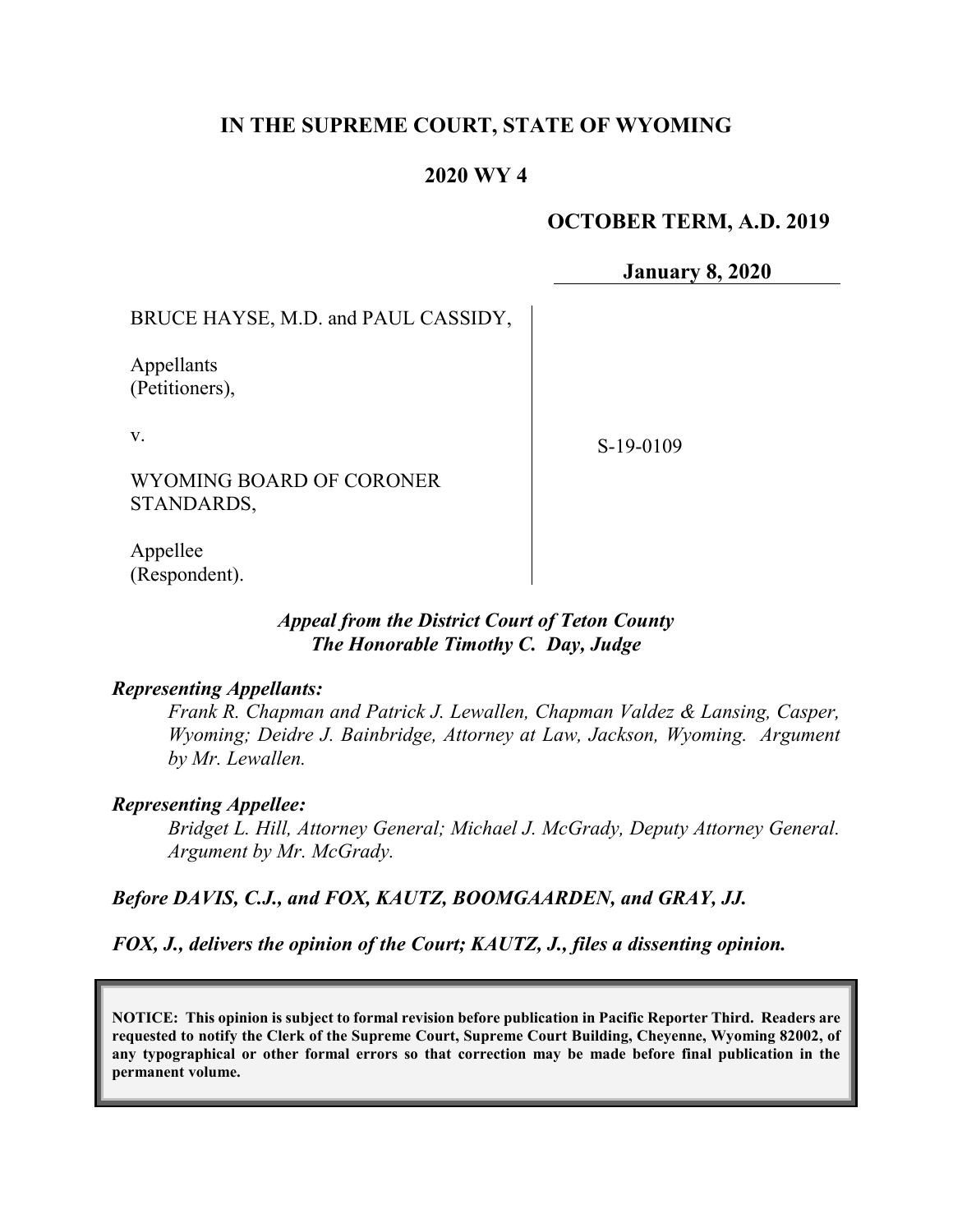## **FOX, Justice.**

[¶1] This case arises from an ongoing dispute over the Teton County Coroner's alleged misconduct during a coroner's inquest. We affirmed the district court's dismissal of a related action seeking to set aside the coroner's inquest verdict in *In re Birkholz*, 2019 WY 19, 434 P.3d 1102 (Wyo. 2019). While that action was pending, Paul Cassidy and Dr. Bruce Hayse requested that the Board of Coroner Standards (Board) investigate the coroner's alleged misconduct. The Board refused to investigate, and the district court affirmed its refusal. We also affirm.

#### *ISSUE*

[¶2] We decide the following dispositive issue:

Does the Board of Coroner Standards have authority to review complaints alleging that a coroner committed misconduct while conducting an inquest?

#### *FACTS*

[¶3] In their previous action, Paul Cassidy and Dr. Bruce Hayse alleged that Teton County Coroner, Dr. Brent Blue, committed misconduct during a coroner's inquest into the death of Anthony Lee Birkholz. *See generally In re Birkholz*, 2019 WY 19, 434 P.3d 1102. They also sought to have the Board of Coroner Standards investigate Dr. Blue's alleged misconduct. The Board refused to investigate the inquest, concluding that it did not have statutory authority to do so. The Board asserted that under Wyo. Stat. Ann. § 7- 4-211 its "narrow purpose . . . is to develop and promulgate training standards" and "enforce compliance with those standards." Mr. Cassidy and Dr. Hayse responded, arguing that "the Board is charged with establishing coroner's standards dealing with the investigation of coroner's cases" and "has the authority to enforce those standards[.]" The Board again declined to investigate the inquest. On petition for judicial review, the district court affirmed the Board's refusal to investigate. Mr. Cassidy and Dr. Hayse timely appealed.

## *STANDARD OF REVIEW*

[¶4] We review an agency decision "as if it came directly from the administrative agency" and give no deference to the district court's decision on appeal. *State ex rel. Dep't of Workforce Servs. v. Williams*, 2018 WY 10, ¶ 23, 409 P.3d 1219, 1226 (Wyo. 2018) (citing *Price v. State ex rel. Dep't of Workforce Servs., Workers' Comp. Div.*, 2017 WY 16, ¶ 7, 388 P.3d 786, 789 (Wyo. 2017)). We review an agency's conclusions of law de novo. *Casiano v. State ex rel. Wyo. Dep't of Transp.*, 2019 WY 16, ¶ 8, 434 P.3d 116, 120 (Wyo. 2019) (citing *Lietz v. State ex rel. Dep't of Family Servs.*, 2018 WY 127, ¶ 11, 430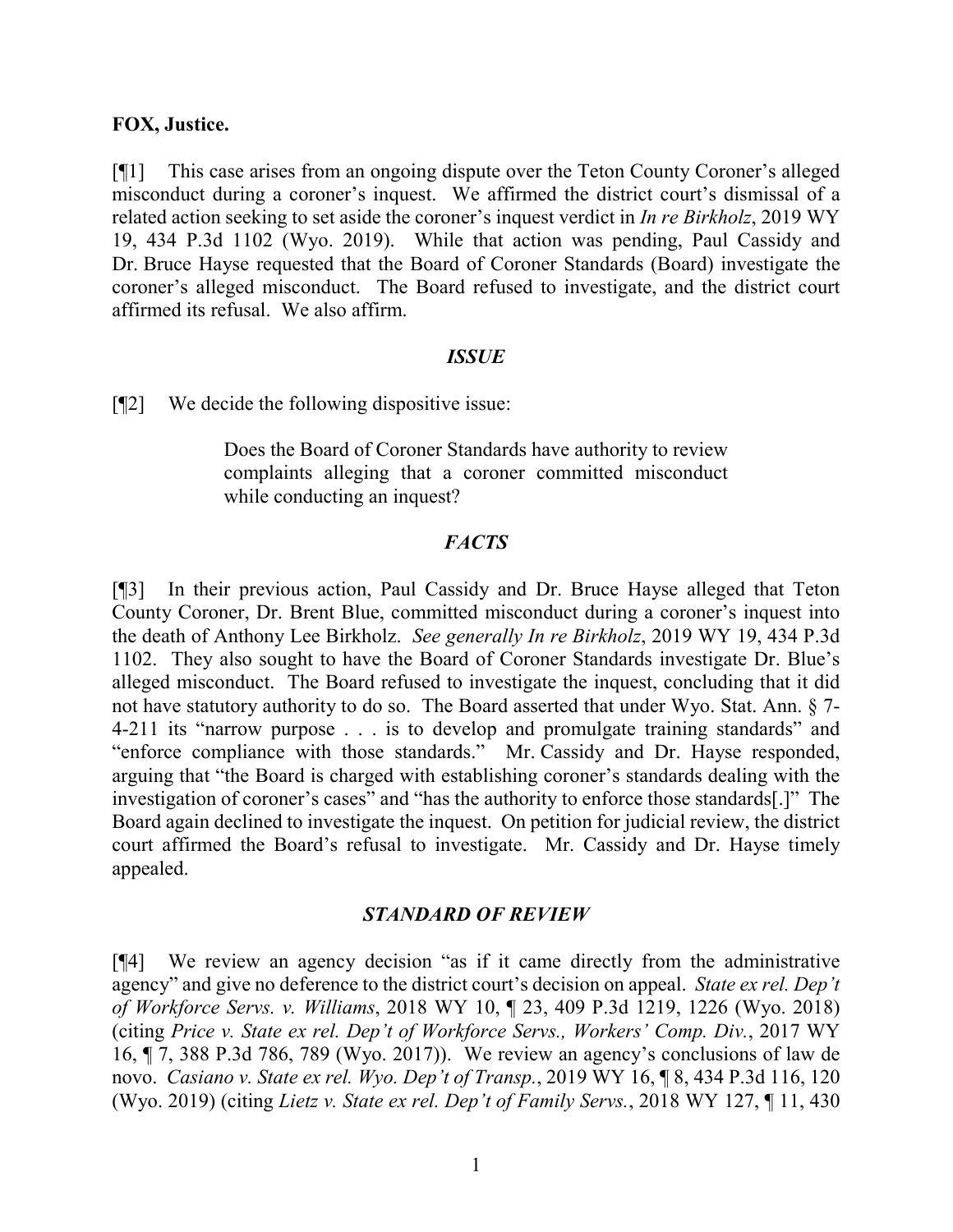P.3d 310, 314 (Wyo. 2018)). The issue of whether the Board has authority to review complaints that a coroner committed misconduct while conducting an inquest requires us to interpret Wyo. Stat. Ann. § 7-4-211. "Statutory interpretation raises questions of law, which we review *de novo*." *Camacho v. State ex rel. Dep't of Workforce Servs., Workers' Comp. Div.*, 2019 WY 92, ¶ 17, 448 P.3d 834, 841 (Wyo. 2019) (quoting *State ex rel. Wyo. Workers' Safety & Comp. Div. v. Smith*, 2013 WY 26, ¶ 9, 296 P.3d 939, 941-42 (Wyo. 2013)).

## *DISCUSSION*

[¶5] Mr. Cassidy and Dr. Hayse argue that Wyo. Stat. Ann.  $\S$  7-4-211(c)(vi) requires the Board to review complaints of coroner misconduct, and presumably to take some sort of action in response to any misconduct. The Board responds that the "Legislature limited the Board's authority to investigating whether a coroner has completed basic education and training requirements, it did not authorize the Board to investigate the day-to-day actions of a duly elected county official."

[¶6] Our goal in interpreting statutes is to give effect to the legislature's intent. *Wyo. Jet Ctr., LLC v. Jackson Hole Airport Bd.*, 2019 WY 6, ¶ 12, 432 P.3d 910, 915 (Wyo. 2019) (citing *PacifiCorp, Inc. v. Wyo. Dep't of Rev.*, 2017 WY 106, ¶ 10, 401 P.3d 905, 908-09 (Wyo. 2017)). We attempt to determine legislative intent based primarily on the plain and ordinary meaning of the words used in the statute. *Wyo. Jet Ctr.*, 2019 WY 6, ¶ 12, 432 P.3d at 915."Where legislative intent is discernible a court should give effect to the 'most likely, most reasonable, interpretation of the statute, given its design and purpose.'" *Id.*  (quoting *Adekale v. State*, 2015 WY 30, ¶ 12, 344 P.3d 761, 765 (Wyo. 2015)). Further, we

> construe each statutory provision *in pari materia*, giving effect to every word, clause, and sentence according to their arrangement and connection. To ascertain the meaning of a given law, we also consider all statutes relating to the same subject or having the same general purpose and strive to interpret them harmoniously. We presume that the legislature has acted in a thoughtful and rational manner with full knowledge of existing law, and that it intended new statutory provisions to be read in harmony with existing law and as part of an overall and uniform system of jurisprudence. When the words used convey a specific and obvious meaning, we need not go farther and engage in statutory construction.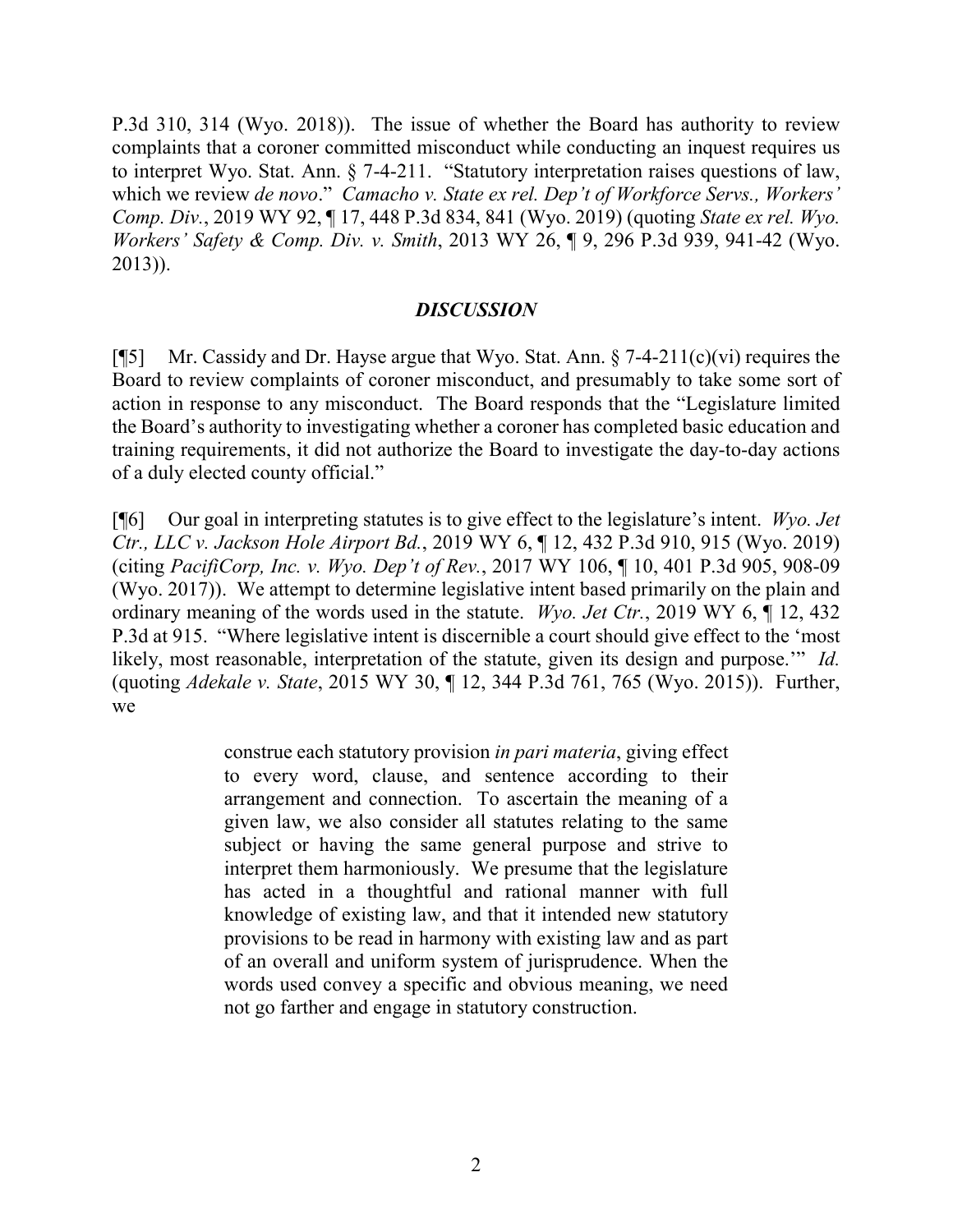*Wyo. Jet Ctr.*, 2019 WY 6, ¶ 12, 432 P.3d at 915.Applying these rules, we conclude that the Board does not have authority to investigate allegations of coroner misconduct.<sup>[1](#page-3-0)</sup>

[¶7] Mr. Cassidy and Dr. Hayse rely on Wyo. Stat. Ann. § 7-4-211 for their assertion the Board has that authority. Section 211 creates the Board of Coroner Standards and outlines its duties. Subsection (c) directs the Board to promulgate various standards, nearly all of which relate to education and training.

(c) The board shall:

(i) Meet at least biannually and at the call of the chairman or of a majority of the membership;

(ii) Promulgate standards dealing with the investigation of coroner's cases;

- (A) Violent or criminal action;
- (B) Apparent suicide;
- (C) Accident;
- (D) Apparent drug or chemical overdose or toxicity;

(E) The deceased was unattended by a physician or other licensed health care provider;

(F) Apparent child abuse causes;

(G) The deceased was a prisoner, trustee, inmate or patient of any county or state corrections facility or state hospital, whether or not the death is unanticipated;

(H) If the cause is unknown or cannot be certified by a physician;

(J) A public health hazard is presented; or

(K) The identity of the victim is unknown or the body is unclaimed.

Wyo. Stat. Ann. § 7-4-104(a)(i) (LexisNexis 2019) ("I" omitted in original).

<span id="page-3-0"></span><sup>&</sup>lt;sup>1</sup> A "coroner's case" is:

a case involving a death which was not anticipated and which may involve any of the following conditions: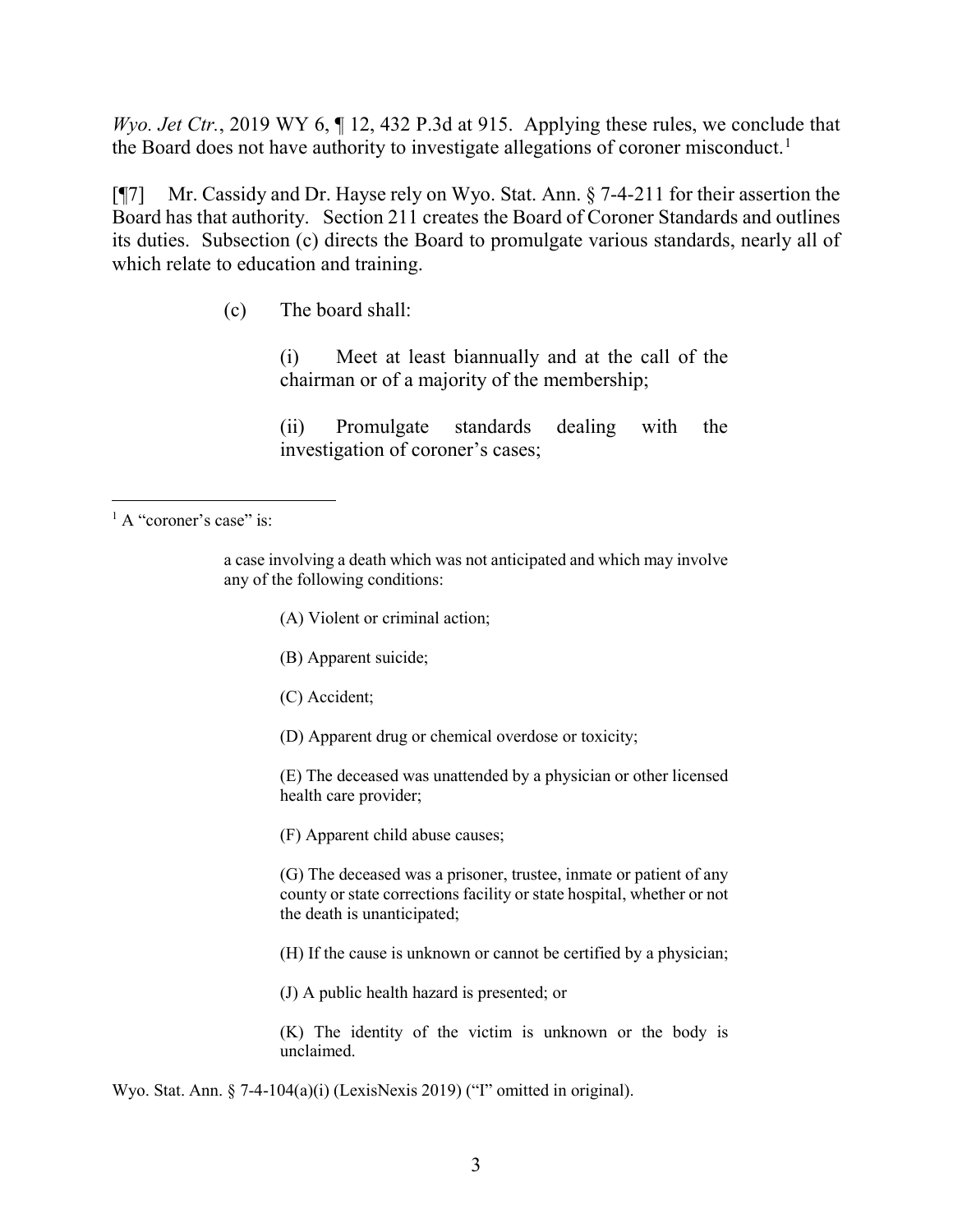(iii) Promulgate educational and training requirements for coroner basic and continuing education requirements and review those requirements annually;

(iv) Cooperate with the peace officer standards and training commission in developing basic and continuing education courses for coroners;

(v) Promulgate employment standards for deputy coroners and coroner employees. The standards may include the requirement that deputy coroners and coroner employees provide to the employing coroner fingerprints and other information necessary for a state and national criminal history record background check and release of information as provided in W.S. 7-19-  $106(k)(ii)$  and federal P.L. 92-544 and consent to the release of any criminal history information to the employing coroner;

(vi) Promulgate rules and regulations to provide for the review of complaints if a coroner or deputy coroner has failed to comply with any provision of W.S. 7-4-103 or this subsection or has failed to meet any educational or training requirement provided under this section. The board shall make recommendations to the peace officer standards and training commission regarding revocation of certifications based on these investigations;

(vii) Provide for a system to offer educational programs to assist coroners and deputy coroners in meeting educational and training requirements provided under this section.

Wyo. Stat. Ann. § 7-4-211(c) (LexisNexis 2019).

 $[$ [8] Subsection (c)(vi) directs the Board to provide for the review of complaints regarding a coroner's compliance "with any provision of W.S. 7-4-103 or this subsection[.]" Mr. Cassidy and Dr. Hayse assert that, read in conjunction with subsection (c)(ii), this provision requires the Board to investigate allegations that a coroner has violated Board-promulgated rules "dealing with the investigation of coroner's cases." This view is flawed. First, subsection (c)(vi) authorizes Board investigation for failure to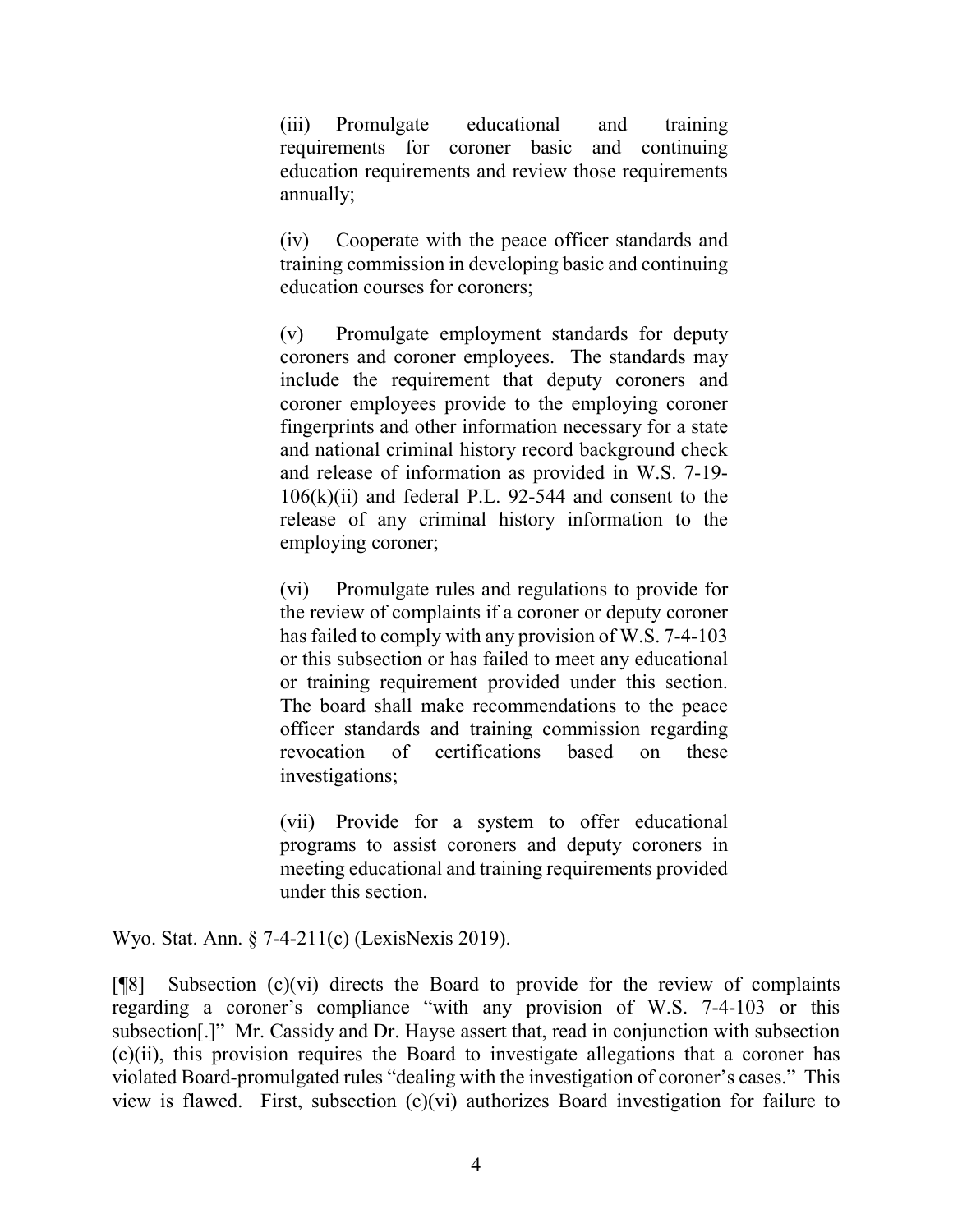comply with "this subsection." It makes no reference to authority to investigate for alleged failure to comply with Board standards. The legislature has incorporated standards or rules violations as a basis for professional discipline in many other contexts and could have done so here, but did not.<sup>[2](#page-5-0)</sup> Second, the Board standard upon which Appellants rely lacks the specificity required to form the basis for any discipline, instead setting forth a general and vague rule of conduct: "the Coroners shall conduct themselves in a manner consistent with the highest standards of professionalism, compassion, and respect." Board of Coroner Standards Rules and Regulations, ch. 6, § 2.*See Bd. of Trustees, Laramie Cty. Sch. Dist. No. 1 v. Spiegel*, 549 P.2d 1161, 1171 (Wyo. 1976) (stated reasons for termination of employment contract were too "vague and indefinite" to allow appellee to defend against them).

 $[$ [9] Further, Appellants' isolated reading of subsection (c)(vi), is undercut by the limited action that section authorizes the Board to take in response to complaints against coroners. The second sentence of section (c)(vi) authorizes the Board to "make recommendations to the peace officer standards and training commission [(POST)] regarding revocation of certifications[.]" Wyo. Stat. Ann.  $\S$  7-4-211(c)(vi). It provides the Board no other course of action for a coroner's alleged violation of section 7-4-211(c). *Id.* POST is a commission charged with establishing and enforcing training and educational standards for various law enforcement officers. *See generally* Wyo. Stat. Ann. §§ 9-1-701 through 711 (LexisNexis 2019); *see also* POST Rules, ch. 1, § 2 ("The purpose of [POST] is to raise and maintain the level of competence within the law enforcement community."). It would be absurd to conclude that the Board must "make recommendations" to a commission designed to enforce training and education standards for conduct unrelated to training and education. *See Adekale*, 2015 WY 30, ¶ 13, 344 P.3d at 765-66 ("This Court will not interpret a statute in a way which renders any portion of it meaningless or in a manner producing absurd results."). Moreover, the "recommendations" the Board is authorized to make to POST relate exclusively to "revocation of certifications." The only certification a coroner might have revoked is that referenced in Wyo. Stat. Ann. § 7-4-103, which requires coroners and deputy coroners to complete a basic coroner's course and "[c]ontinuing education

<span id="page-5-0"></span><sup>&</sup>lt;sup>2</sup> *See, e.g.*, Dissenting Opinion at  $\P$  16 (Wyo. Stat. Ann. § 9-1-702(f)(v) (LexisNexis 2019) states POST "shall . . . [g]rant, suspend or revoke certification of peace officers or dispatchers for substantial failure to comply with this act *or the rules of [POST]*") (emphasis in original); *see also* Wyo. Stat. Ann. § 7-4-103(d) (stating that no person "who does not meet the employment standards *adopted by the board of coroner standards pursuant to W.S. 7-4-211(c)(v)*" shall continue in office) (emphasis added); *see also* Wyo. Stat. Ann. § 33-26-402(a)(xxxi) (LexisNexis 2019) (authorizing board of medicine to discipline physicians for "[v]iolation of any board rule or regulation"); Wyo. Stat. Ann. § 33-3-121(a)(iv) (LexisNexis 2019) (authorizing the board of certified public accountants to discipline licensees for "[v]iolation of any rule promulgated by the board"); Wyo. Stat. Ann. § 33-21-146(a)(ix) (LexisNexis 2019) (authorizing board of nursing to discipline licensee that has "been found by the board to have violated any of the provisions . . . of board rules and regulations"); Wyo. Stat. Ann. § 33-4-115(a)(vi) (LexisNexis 2019) (authorizing board of architects to discipline a licensee for "[v]iolating . . . a rule or regulation of the board promulgated pursuant to this act").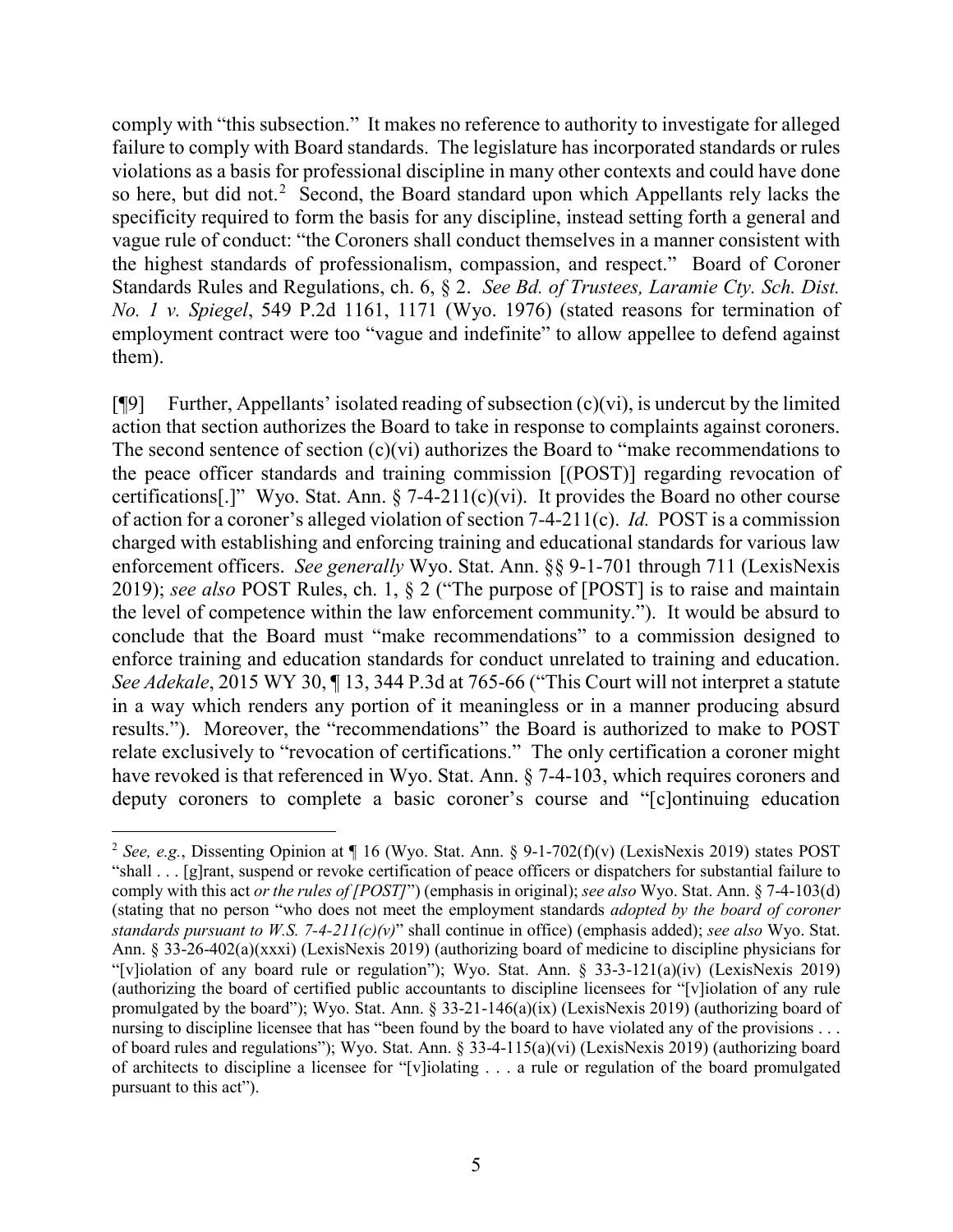requirements promulgated by the board of coroner standards pursuant to W.S. 7-4-  $211(c)(iii)$ ." Wyo. Stat. Ann. § 7-4-103(a) (LexisNexis 2019). The remedy provided in subsection (c)(vi) plainly relates to a coroner's failure to comply with training and education standards. We presume that the legislature acts in a thoughtful and rational manner when enacting statutes. *Wyo. Jet Ctr.*, 2019 WY 6, ¶ 12, 432 P.3d at 915. It would be far from thoughtful and rational to authorize the Board to investigate misconduct unrelated to education and training, while simultaneously denying it the ability to redress  $it.^3$  $it.^3$ 

[¶10] The remainder of section 211 bolsters our conclusion that the Board only has authority to review complaints related to coroner education and training. Subsection 211(d) requires POST to cooperate with the Board to develop "course requirements and continuing education requirements[.]" Wyo. Stat. Ann. § 7-4-211(d). Subsection (e) directs the Board to contact the district attorney or the attorney general when necessary "to remove any coroner who is not in compliance with W.S. 7-4-103." Wyo. Stat. Ann. § 7- 4-211(e). As noted, section 7-4-103 establishes coroner certification requirements, which are exclusively related to education and training. Finally, subsection (f) directs the Board to notify county commissioners "of any coroner or deputy coroner who has had his certification revoked." Wyo. Stat. Ann. § 7-4-211(f). In short, Section 7-4-211 authorizes the Board to take limited action against coroners only when it concludes a coroner has violated required educational and training standards. Because the Board is not authorized to take any action in response to alleged instances of coroner misconduct, it would be pointless to require the Board to investigate complaints of coroner misconduct. We decline to do so. *See Adekale*, 2015 WY 30, ¶ 13, 344 P.3d at 765-66.

[¶11] Our analysis is also guided by the rule limiting an agency's authority to that expressly granted by the legislature:

> An administrative agency is limited in authority to powers legislatively delegated. "Administrative agencies are creatures of statute and their power is dependent upon statutes, so that they must find within

<span id="page-6-0"></span><sup>&</sup>lt;sup>3</sup> Mr. Cassidy and Dr. Hayse assert "the remedy from the [Board] is to investigate." They speculate that, from that investigation, "some report that comes of that, some finding of fact that the [Board] would publish and give to the parties . . . and it's with that document . . . that something in addition can be done. . . . It would then be incumbent on . . . complainants to do with that report what they feel necessary." There is no authority, statutory or otherwise, indicating that a Board investigation would result in "some report" or "finding of fact," nor is there any basis to conclude that such a document would allow "something in addition" to be done. We have no authority to supply Wyo. Stat. Ann.  $\S$  7-4-211(c)(vi) with this missing language. *Int'l Ass'n of Fire Fighters Local Union No. 5058 v. Gillette/Wright/Campbell Cty. Fire Prot. Joint Powers Bd.*, 2018 WY 75, ¶ 33, 421 P.3d 1059, 1067 (Wyo. 2018) ("This Court is not at liberty to add words to a statute that the legislature chose to omit.").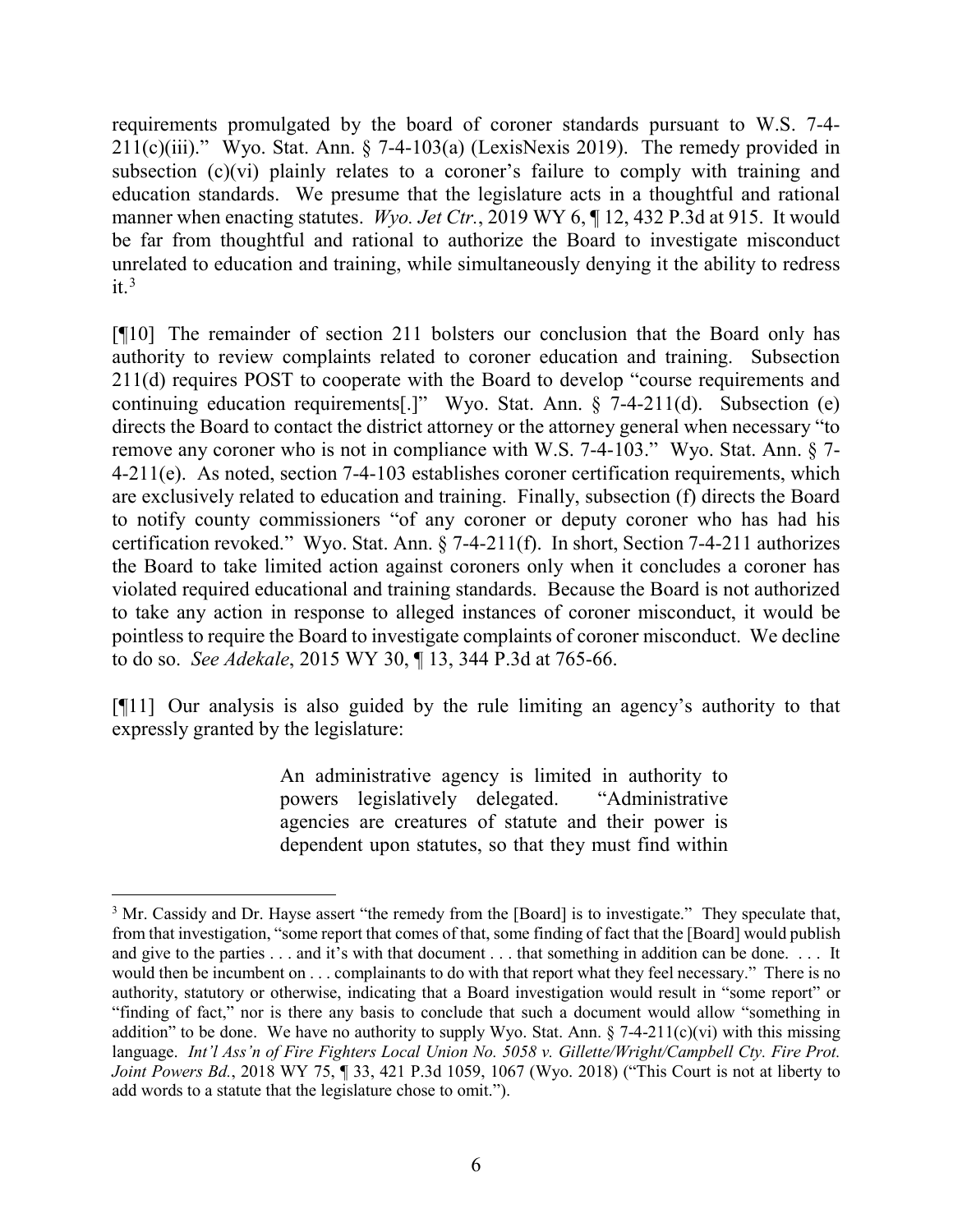the statute warrant for the exercise of any authority which they claim."

*Amoco Production Co. v. State Bd. of Equalization*, 12 P.3d 668, 673 (Wyo. 2000) (citations omitted). "An agency is wholly without power to modify, dilute or change in any way the statutory provisions from which it derives its authority." *Platte Development Co. v. State, Environmental Quality Council*, 966 P.2d 972, 975 (Wyo. 1998). Thus, administrative agencies are bound to comply with their enabling statutes. *Sears v. Romer*, 928 P.2d 745, 751 (Colo. App. 1996).

*In re Billings*, 2001 WY 81, ¶ 24, 30 P.3d 557, 568 (Wyo. 2001). The legislature has granted numerous professional boards authority to investigate and discipline licensees for violation of any rules promulgated by their respective boards. *See supra* n.2; Wyo. Stat. Ann. § 5-2-118 (LexisNexis 2019) (granting the Wyoming Supreme Court authority to promulgate rules of attorney conduct and to "[e]stablish[] practice and procedure for disciplining, suspending, and disbarring attorneys[.]").<sup>[4](#page-7-0)</sup> Here, the authority granted to the Board is much more limited. The legislature did not authorize the Board to investigate a coroner's conduct during an inquest. [5](#page-7-1) Accordingly, we affirm.

<span id="page-7-0"></span><sup>&</sup>lt;sup>4</sup> The dissent's comparison of revocation of a coroner's certification to revocation of a county attorney's bar license fails because there is simply no comparable disciplinary mechanism for coroners. And while POST has authority to suspend or revoke certification for violation of its rules, there is no legislative direction to suspend or revoke for violation of another agency's rules.

<span id="page-7-1"></span><sup>&</sup>lt;sup>5</sup> The district court concluded that only Mr. Cassidy had standing to appeal the Board's decision. Dr. Hayse appealed this ruling, claiming he, too, had a redressable injury. Having determined that Wyo. Stat. Ann. § 7-4-211(c) does not allow the Board to redress their complaints, we conclude that both Mr. Cassidy and Dr. Hayse lacked standing. *Sky Harbor Air Serv., Inc. v. Cheyenne Regl. Airport Bd.*, 2016 WY 17, ¶ 27, 368 P.3d 264, 271 (Wyo. 2016) (identifying redressability as one of three standing requirements).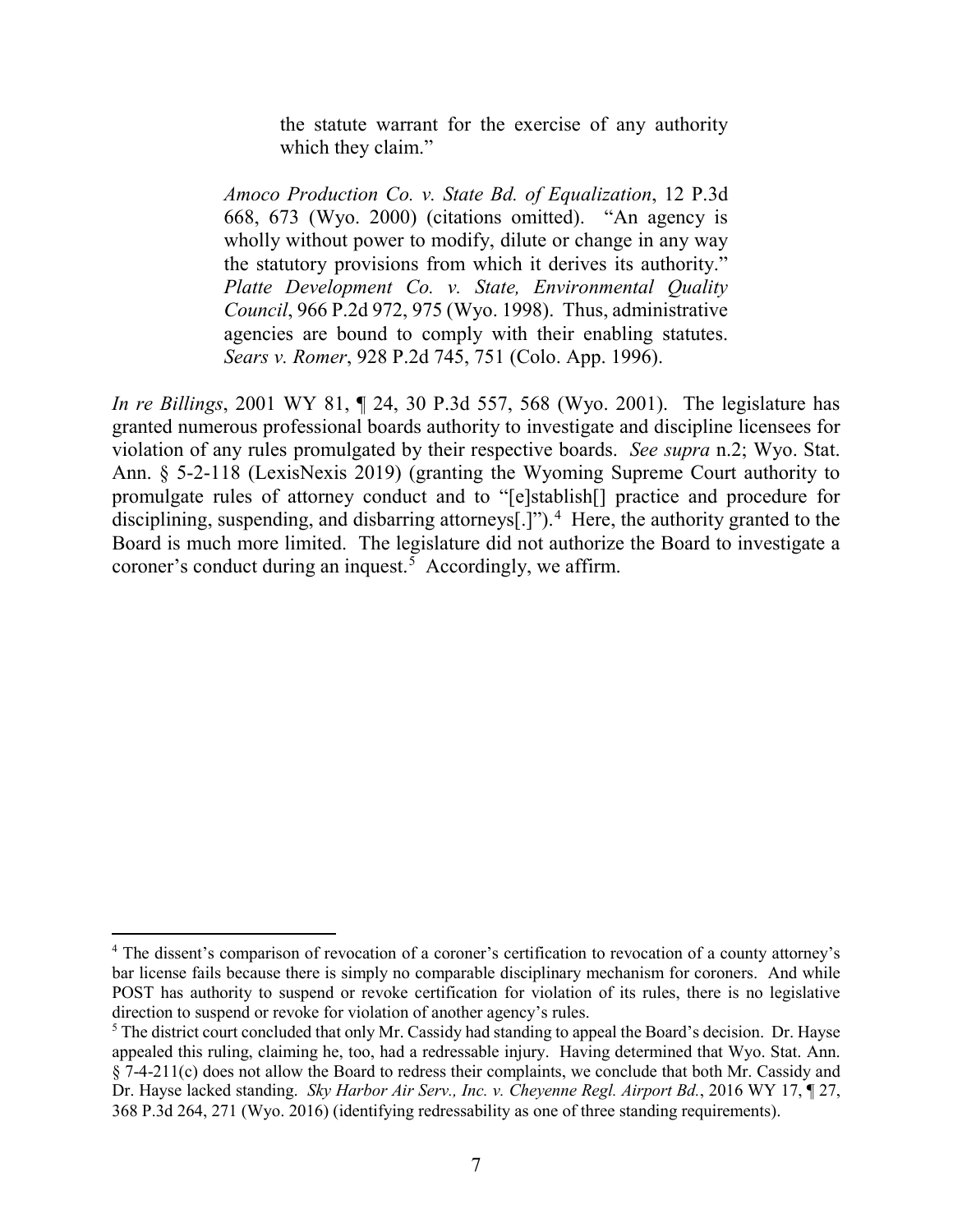# **KAUTZ, J.**, dissenting.

[¶12] I respectfully dissent.

[¶13] From the plain words of the applicable statutes, the Board of Coroners (Board) has the authority (and obligation) to review a complaint that a coroner failed to comply with the Board's standards dealing with the investigation of coroner cases.

[¶14] Wyo. Stat. Ann. § 7-4-211(c)(ii) (LexisNexis 2019) requires the Board to "[p]romulgate standards dealing with the investigation of coroner's cases." This requirement obviously is separate from requirements for education and training. The Board established such standards. Bd. of Coroner Standards, Ch. 6 (2009). Section 7-4- 211(c)(vi) then requires the Board to promulgate rules and regulations for the review of complaints that a coroner or deputy coroner has failed to comply with "this subsection," including  $\S$  7-4-211(c)(ii). I find the only logical meaning of these statutes is that the Board has the authority to review complaints that a coroner did not comply with the Board's standards dealing with the investigation of coroner's cases. Any other interpretation renders these plain provisions meaningless. Our rules of statutory construction require us to read the statute in a way to avoid making provisions meaningless. *Britain v. Britain*  (*Matter of Est. of Britain*), 2018 WY 101, ¶ 28, 425 P.3d 978, 987 (Wyo. 2018).

[ $[15]$ ] Section 7-4-211(c)(vi) provides the mechanism by which the standards for conducting coroner's cases are enforced. It requires the Board to make recommendations to POST regarding revocations of certifications based on its investigation. The majority concludes that such recommendations are not a sufficient (even absurd) remedy because POST deals only with education and training and the coroners' certifications deal only with education and training. But Wyo. Stat. Ann. § 7-4-103(a) (LexisNexis 2019) requires a coroner to have a certification in order to serve as a county coroner. Revocation of the certification would be a strong remedy. There is nothing absurd with requiring an elected official to obtain a license or certification based on education, and then requiring compliance with conduct standards as a condition for keeping that certification or license. A coroner's requirement for a certification based on training is similar to the requirement that a county attorney pass the bar exam. Just as a county attorney's bar license may be revoked or suspended for failure to comply with conduct standards, a coroner's certification may be revoked under this statutory approach for failure to comply with conduct standards.

[¶16] POST is not limited to enforcing training and education requirements as suggested by the majority. It also has the authority to suspend or revoke certifications based on a failure to follow conduct standards. Wyo. Stat. Ann.  $\S$  9-1-702(f)(v) (LexisNexis 2019) states POST "shall . . . [g]rant, suspend or revoke certification of peace officers or dispatchers for substantial failure to comply with this act *or the rules of [POST]*, subject to the contested case procedures of the Wyoming Administrative Procedure